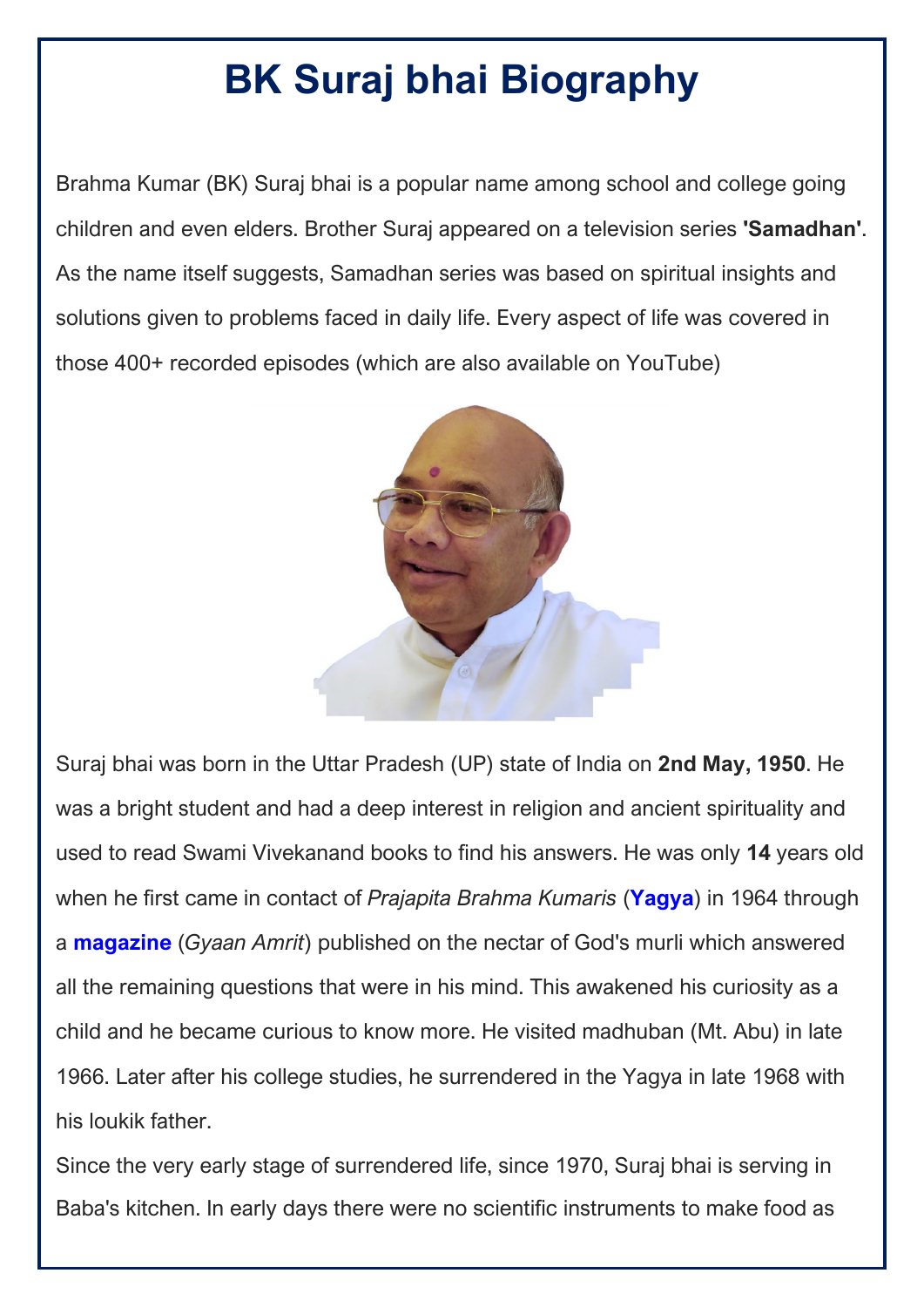now we have. So, he and other brothers would work for long to prepare food for visitors. Nowadays it is just within 2 hours the food for around 20 thousand people is prepared using solar cookers and other instruments.

''*There were lesser services to do in those days so more time to churn the knowledge (murli), Self-checking and Tapasya*,'' said Suraj bhai.

From 1980s, he is contributing well in **Gyan Amrit** and **Purity** magazines. He has travelled around the world and attended many centre openings, lectures and discussion seminars on spirituality. With an intention to minimize wasteful and negative thoughts in people, Suraj bhai gave many lectures on **[Swamaan](https://www.youtube.com/playlist?list=PLVTJYOj3fHtHjdxqZhniGRCjWUv6MlRMY)** practice. He has written many articles in magazines on how to imbibe and adopt this Godly knowledge into practice family life. Giving lectures at colleges, he has helped many students to achieve good grades and success in life through swaman practice, spirituality and a positive state of mind.

### **Services**

Many recognized him after the Samadhan TV series which is now telecasted daily on 'Peace of Mind TV'. As Samadhan episodes reached about 500, Suraj bhai started another series named '**[Aaj Ka Purusharth](https://www.bksustenance.net/aaj-ka-purusharth-bk-suraj)**' and '**Ruhani Udaan**' and **'Jeevan Mulya**' intended mainly for the godly students of BKGSU (BKs). Later, many episodes were published for general listeners. These 5 minutes audios of "Daily Purusharth" became a guide for spiritual upliftment for many BK brothers and sisters. These all services spread successfully. Then in 2017-18, new service through his YouTube channel was started where Suraj bhai discuss the main points from today's Gyan Murli. Series was named '*Murli Chintan*'.